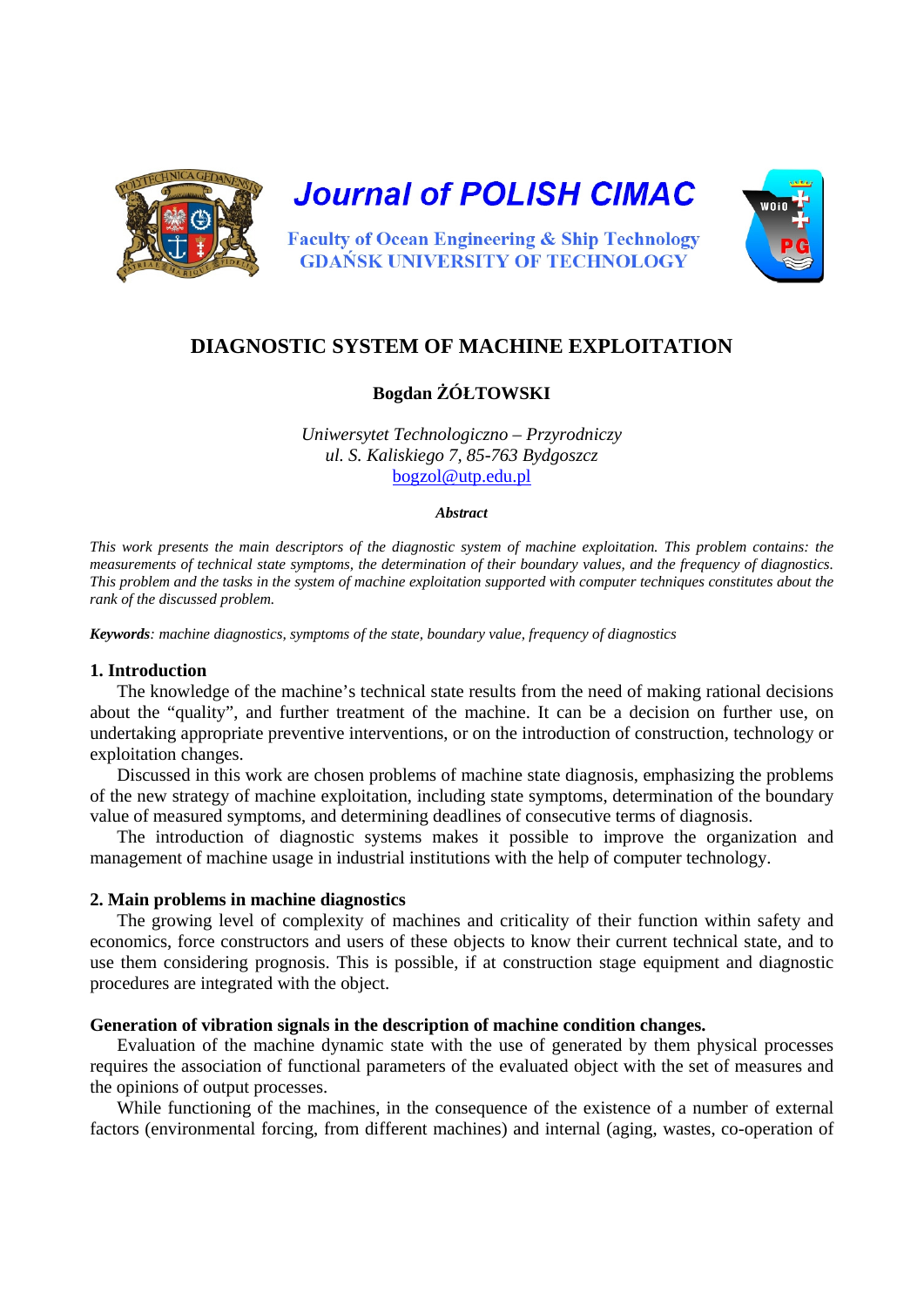elements), there are disorders of balance state in the machine, which spread in a springy medium – the material of which the machine is built.

The disorder has dynamic character and sustain the conditions of balance between the state of among the condition inertia, elasticity, the suppression and extortion.

The disorder spreads from the source in the form of waves in the way dependent from physical properties, and the configuration borders, dimensions and shape of the machine. This in result causes wave energy scattering, their bending, reflection and mutual superposition. The existence of sources and spreading of disorders causes the occurrence of vibrations of machine elements and the surrounding environment. These processes are the basis of building a model of signal generation determining the manner of constructing, functioning and state changes of the object.

The sequence of assumptions leading to the signal generation model can be presented with the use of a cybernetic model, as in the Fig. 1.



*Fig.1 Model of diagnostic signal generation of a machine* 

The presented way of interpreting the signal  $y(\theta, r)$  is, in a general case of machines of periodic working, true, but not always as simple as in the Fig. 2.



*Fig.2. Transformation of the characteristic signal*  $\varphi_i$  *into the output signal y as the model of signal generation in machines [2]* 

The example of such formulation of the problem is the main transmission of the bridge of a vehicle whose generation model is presented in the Fig. 3.

The received output signal in any place of the transmission casing is a weighed sum of answers to all elementary events  $Un(t, r)$ , occurring always in the same sequence in separate dynamic partial systems of impulse function of transition *hn(t, Θ ,r)*. These effects, after going through certain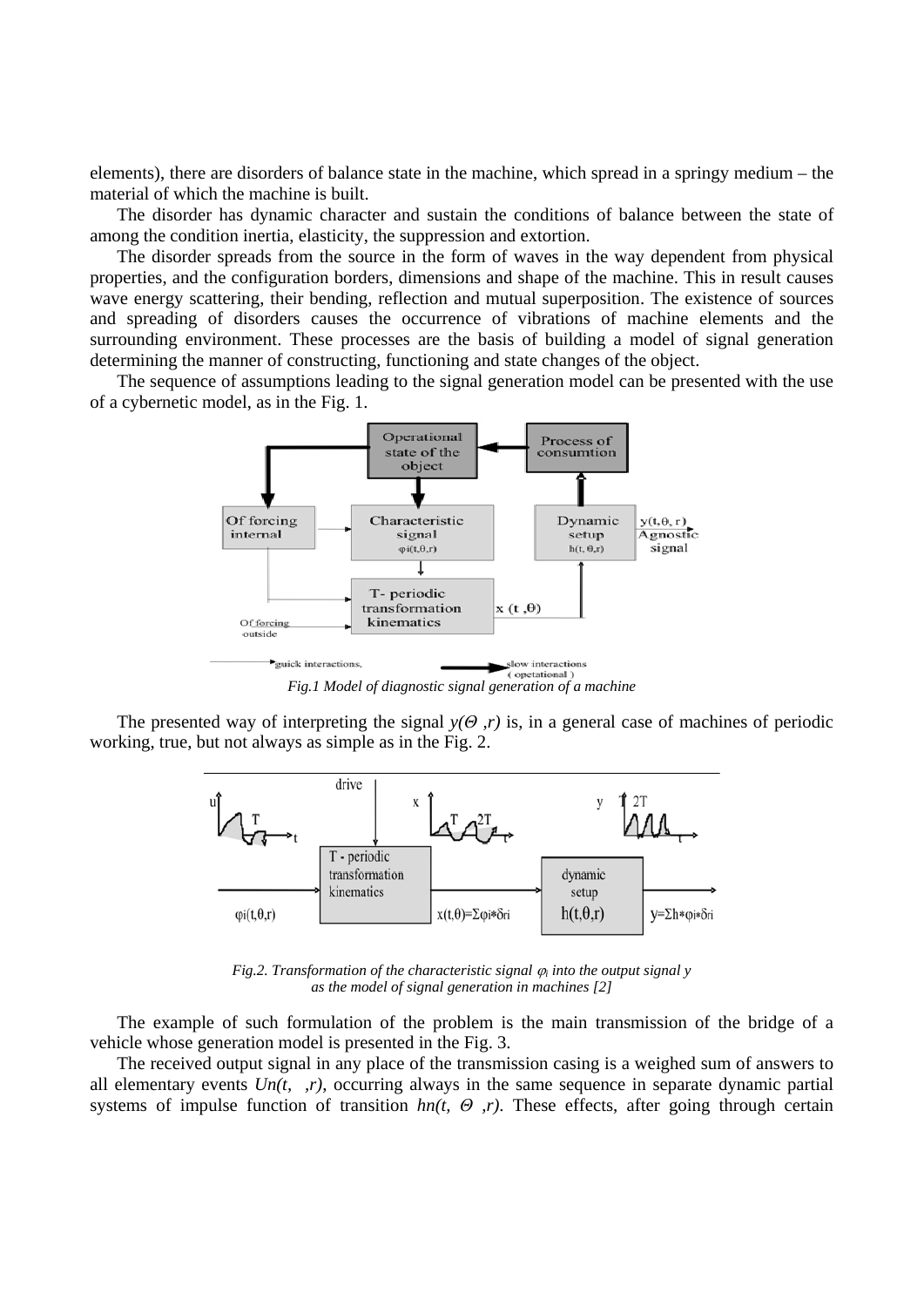dynamic systems, sum up and undergo an additional deformation on the transmission corpse, whilst the change of place of receiving the "r" signal is also connected with the transmittance change.

The notion *n(t, Θ)* describes a random effect occurring because of the existence of dynamic microphenomena, such as friction, roughness, etc. The output signal of any receiving point can be approximately expressed with the equation:

$$
\mathbf{y}_{k}(\theta,\mathbf{r}) = \Sigma \mathbf{a} \left( \mathbf{k} \right) \mathbf{h}_{i} \left( \mathbf{t}, \theta, \mathbf{r} \right) * \left[ \mathbf{u}_{i} \left( \mathbf{t}, \theta, \mathbf{r} \right) + \mathbf{n} \left( \mathbf{t}, \theta, \mathbf{r} \right) \right] \tag{1}
$$

where: the impulse transition function  $h(*)$  corrupts also the properties of the corpse,  $a(k)$  gives different weighs of summing connected with the receiving point "*r*".

Main problems of machine diagnostics include:

- acquiring and processing diagnostic information;
- building of models and diagnostic reports;



- the diagnostic inference and boundary value;
- the classification of machine state;
- the expected time of next diagnosis;
- presenting the decision information.

Measuring system for the aims of the modern diagnostics of machines consists of two basic elements:

- the equipment in which distinguished are the modules: conditioning subsystem and processing of signals, the subsystem of processing signals of the phase gauge, the subsystem of the industrial computer, the subsystem of power supply,

- the software, consisting of the modules: operating system (VxWorks), the software of the modules of signal processing and analysis, software assuring communication between the layers of the system, software for storage and archivization of measuring data, software managing the work of the system (configuration of the system, testing the system, the initialization of measuring sessions).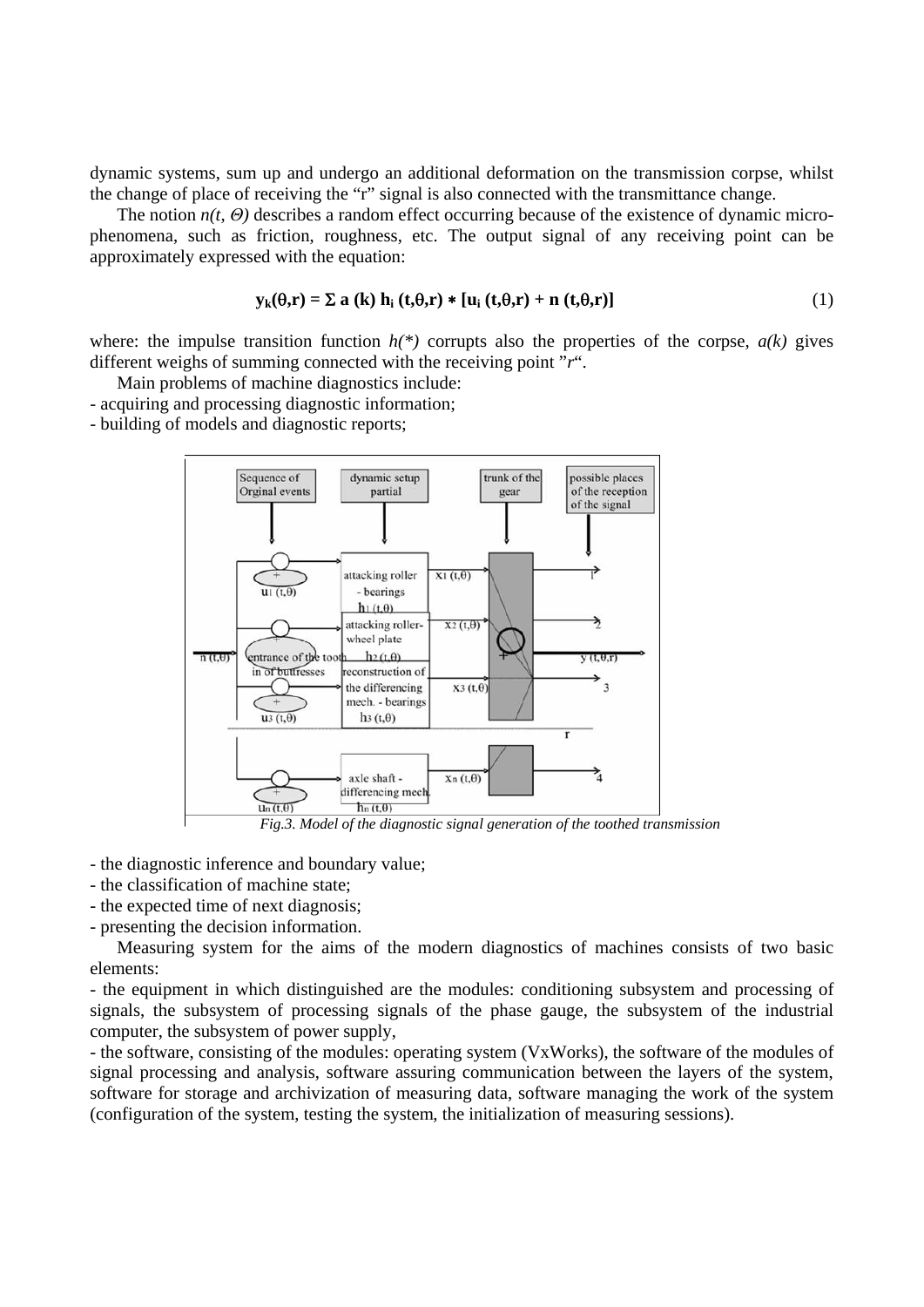The introduced structure of the measuring system uses the newest solutions, both in hardware and software. The applied solutions easy extension of the system and including it for any diagnostic system.

The problems troubling the practice of applying methods of diagnosis (Fig. 4):

1. The time of forming the diagnostic symptom.



*Fig.4. System diagnostic actions* 

2. The change the boundary symptom - preventive system.

3. Complex state evaluation: the measurements of symptoms, reference to the boundary value, prognosis of the state, estimation of next diagnosing, the genesis of the cause of the measured symptom changes.

#### **3. Diagnostic system of machine exploitation**

Contemporary machines determined by such features as: functionality, reliability, availability, safety, mobility and flexibility of operation. Formation and maintenance of these features is possible with methods of technical diagnostics which enables:

- diagnostic construction and production of new machines and maintenance of machines in the condition of functional ability.

The use of the machines is characterized by:

- sets of randomly changing times of the correct work;

- randomly changing moments of the beginning and changing lengths of times of task duration;

- intensive work of people and machines in randomly changing period of exploitation time;
- the influence of randomly changing conditions of exploitation;

- various kinds of tasks executed in short periods of time.

The needs and conditions of market economy justify the necessity to introduce modern authorized strategy of the machine production and exploitation. In the proposition of this strategy, we do not lose the so-far accomplishments of the newest strategy of exploitation according to the state, but it is creatively modernized. The proposed strategy of exploitation – ASEM – indicates the creator and responsible for the product by name. The manufacturer interested in the quality and later the sale is responsible for the product from the very idea, through construction, production and exploitation, until utilization after the liquidation of the object.

The same manufacturer constructs and produces their products based on the newest achievements of technical thought, they protect their product with their own service during exploitation, and also they provide objects with diagnostic (preferably automatic) means.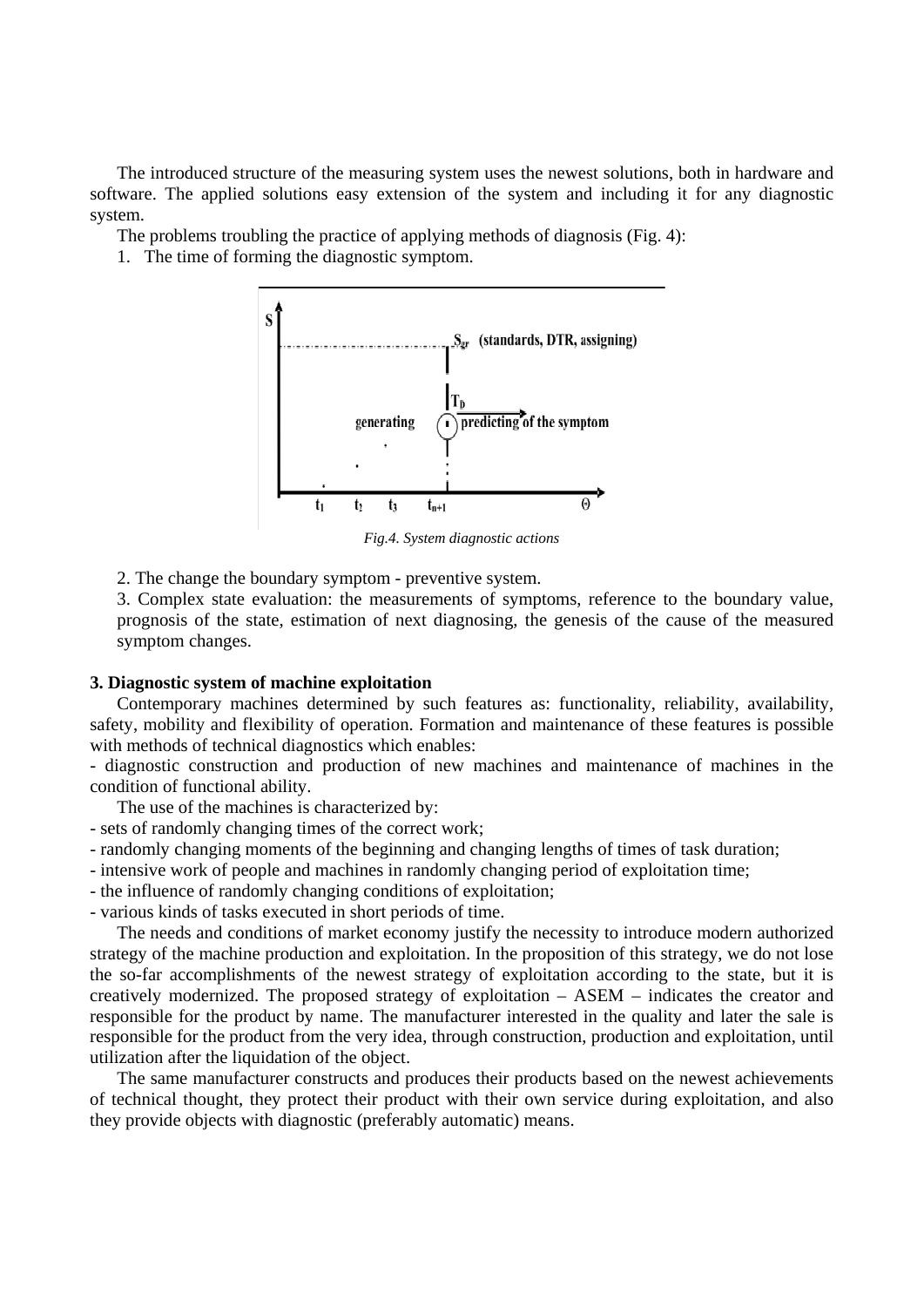The effectiveness of solutions in applying this strategy requires the improvement of: machine diagnostic models, the methods of diagnosing and prognosis of the machine state, economic, exact and reliable diagnostic equipment, the principles of the diagnostic vulnerability formation, the algorithms of conducting the maintenance of the machines in the ability state, methods of evaluating the efficiency of diagnosis and machine exploitation system. The specified questions embrace the whole problem and unambiguously establish the directions of the development of machine technical diagnostics.

The users of machines are interested particularly in their task ability, for determining which the following are necessary:

- determining the symptoms of ability state;

- determining the boundary values of ability state symptoms,

- determining the class of object ability,

- determining diagnosis periodicity.

The distinguished diagnostic tasks will be selectively discussed below, whilst their detailed description can be found in the author's works [6,7].

#### **4. Boundary values of state symptoms**

Task ability in the symptom notion is unambiguously described by the boundary value of the measured state symptoms.

Exceeding the boundary value means that the machine enters the state of accelerated wear characterized by high probability of a sudden breakdown.

Realized most often in the industrial practice passive and passive-active diagnostic experiments give state symptoms which are compared during concluding with boundary values available in many national, foreign, trade norms, or with data from own experience. When, however, there are no such norms for the examined machine, helpful can be the statistic description of a random exploitation process with the use of decay thickness or the frequency of the observed symptom occurrence.

Estimating the symptom boundary value for a safe shutdown of a machine before failure can be realized with the use of statistical methods.

The formula for determining  $S_{gr}$  minimizing the probability of failure, with the set, acceptable probability of redundant repair **A** can be written down in the form [1]:

$$
P_g \cdot \int_{S_{gr}}^{\infty} \left(\frac{S}{X_g}\right) dS = A \tag{2}
$$

where:  $Pg$  - the ability probability.

According to Birger [1]:  $A = k$  (1*-Pg*), where:  $k$  - the coefficient of the store ( $k = 1$ -3 for usual damages,  $k = 3\times10$  for dangerous damages),  $Pg$  - availability the machines determined from the dependence:  $Pg=Nz / Nz + Nn$ , where:  $Nz$  - the number of fit machines, Nn - number of unfit machines.

The row of simple transformations leads in the effect to the dependence:

$$
S_{gr} = s \pm \sigma_s \sqrt{\frac{P_s}{2A}}
$$
 (3)

The received estimation of symptom boundary value based on the mean value, dispersion and repair politics, gives good basis for simple determination of boundary values of examined state measures in the industrial practice.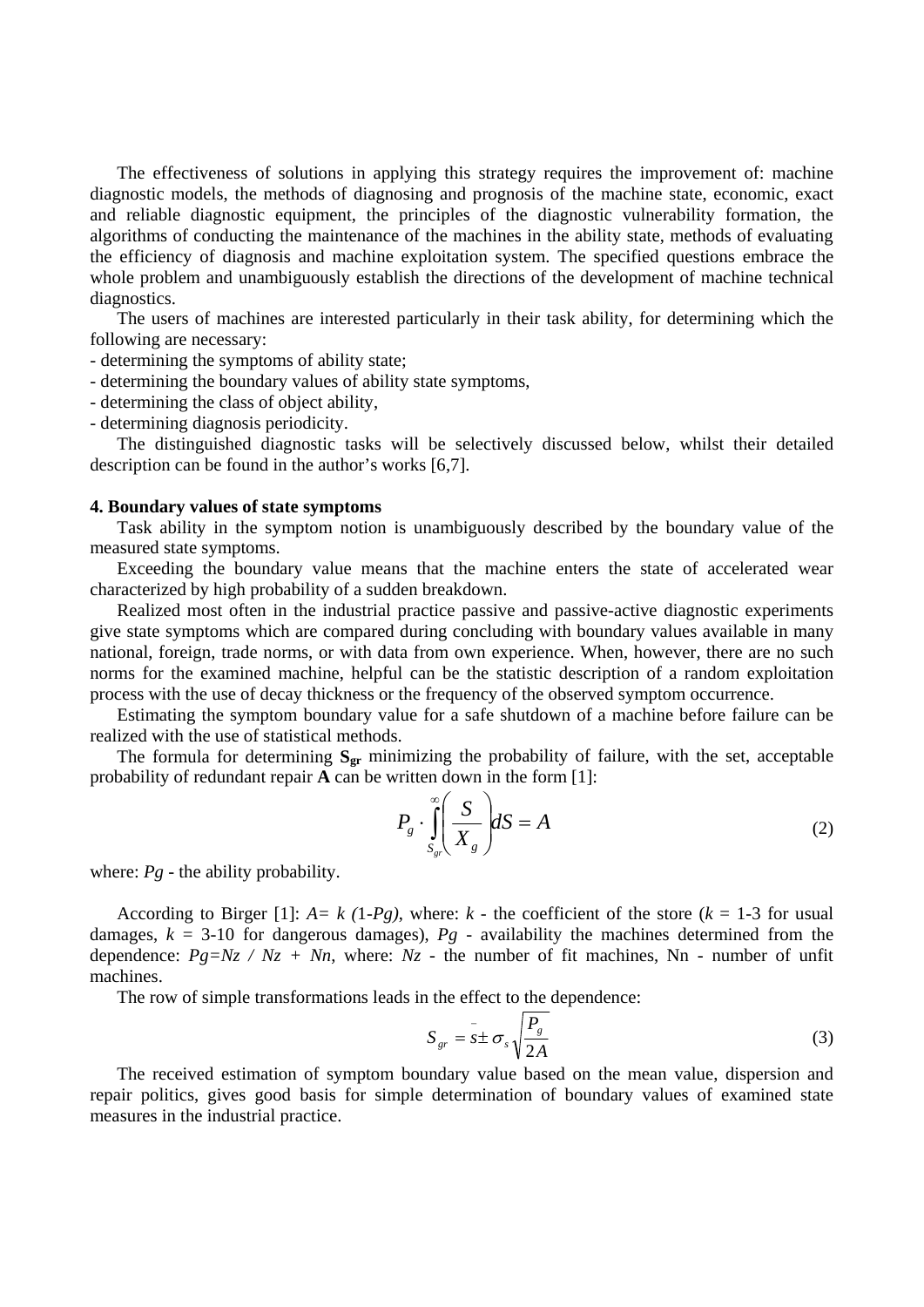#### **5. Diagnosis periodicity**

The growth of intensity of the occurrence of damages along with wearing away the exploitation potential of the machine forces the need to optimize diagnosis periodicity. From the course damage intensity of the machine, it is concluded that that in the period of intensity growth it is necessary to increase the frequency of diagnosing.

This helps to reduce expenditures on the exploitation of the machine (the decrease: wear intensiveness, waste of the fuel, spare parts, material use), and at the same time the costs and time consumption, and the machine turn-off time grow.

The optimization of diagnostic periodicity comes down to two basic questions: how often to perform diagnosis?, in what range to perform the next diagnosis?.

There are several possibilities to determine diagnosing periodicity (the method of symptom boundary values, the methods of the smallest sum of exploitation costs), whilst for their realization indispensable are numerous statistical data, often troublesome (in the sense of amount and reliability) to obtain.

In this work, the question of diagnostic periodicity has been considered symptom notion, using a known symptom boundary value. Performing n-measurements of a chosen in a separate procedure signal measure (symptom), and determining on their basis a boundary value according to the dependence  $(2)$ , there is a need to determine the date of the next diagnosing td. The essence of the method presented in the works [6,7] show that the date of next diagnosing is estimated from the dependence (Fig. 5):

 $P_r$ ) $(S_{gr} - S)$ 

 $r \mathcal{P} \mathcal{P}_{gr} - \mathcal{P}_{m}$ 

 $=\frac{(1-P_r)(S_{gr}-S_m)}{S} \theta_m$  (4)



*Fig.5. Periodicity of diagnosing in the symptom notion* 

## **6. Management of exploitation system**

*t*

All of economic organizations have a certain system of management which fulfills its requirements within the realization of an accepted strategy. This is particularly essential for those which have a considerable influence on the course of production process (logistics, exploitation, tools and equipment), or control its fixed assets of considerable, from the point of view of the company, values (movement maintenance, repairs, check-ups) [4].

Subsystem functions:

- it conducts the classification and record of all fixed assets,
- it proposes basic technical-economic indexes,
- it supervises the exploitation of fixed assets,
- it analyses data from monitoring and makes decisions,
- it infers the liquidation of fixed assets,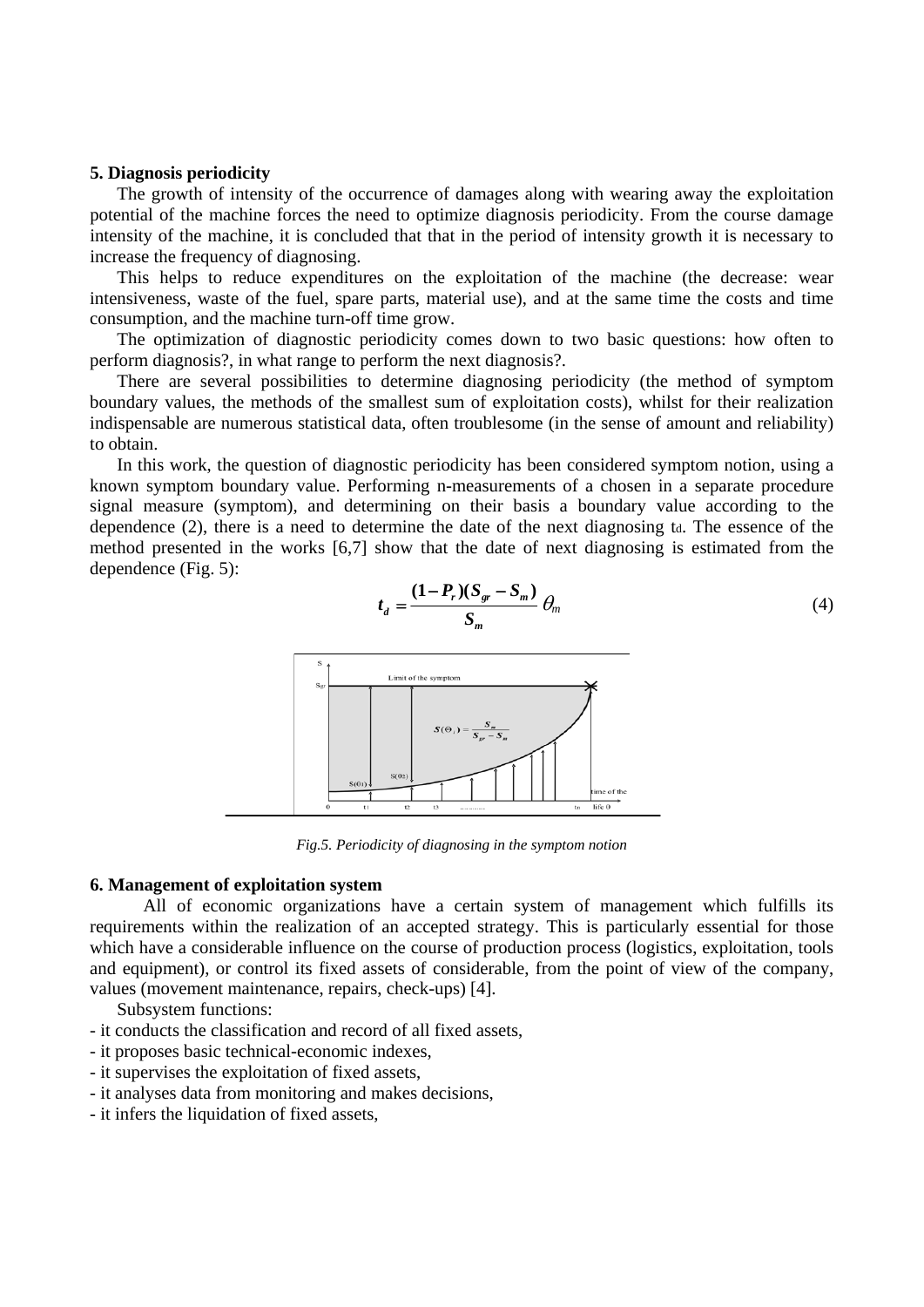- it plans, supervises and realizes all kinds of examination, maintenance and repairs,

- it establishes basic norms, records and accounts for performed works,
- it plans the supply of spare parts and necessary materials for repairs,
- it offers and motivates leasing, offers and motivates outsourcing,
- it organizes storage of spare parts, their distribution and accounting for,
- it plans investment tasks, organizes and realizes the purchase of machines and equipment,
- it organizes the receipt of fixed assets,
- it prepares the technologies of repairs.

Analyzing the range of functions attributed to the system for realization, it is possible to determine what groups of data ought to enter it, as well as what data it generates.

The model of exploitation system management was built on the basis analysis of two basic criteria, i.e. the flow and type of data, and functions realized by individual modules. The structure of exploitation system management, together with the flow of data, is shown in the fig. 6.



*Fig.6. Model of exploitation system management* 

Separate modules creating the structure of the system realize the following functions:

1. The module of data processing is responsible for processing data sent to the system. Carriers and media of the transmission can be considerably diverse.

2. The managerial module, to which data of various degrees of aggregation enter from the module of data processing. It can be stated that about 80% of the data is processed according to the assigned algorithms, creating a basic set for the need of SE management.

3. The logistic module, which delivers indispensable materials, equipment, components and standardized machine elements for the needs of realized repairs; manages stock and analyses the level of stores, runs the record of distributed supplies, analyses their waste for individual orders, organizes and supervises transport of purchased technological equipment, co-operates with company's logistics in the range of the economy of scrap-iron.

4. The task realization module which realizes or supervises the realization of examinations and a bigger part of repairs.

5. The module of the strange realization, registering the range of repair works ordered to a third party.

6. The control module, checking the quality and range of realized works, outside and own.

7. The module of technical base renovation, purchase of machines, renovation and repairs.